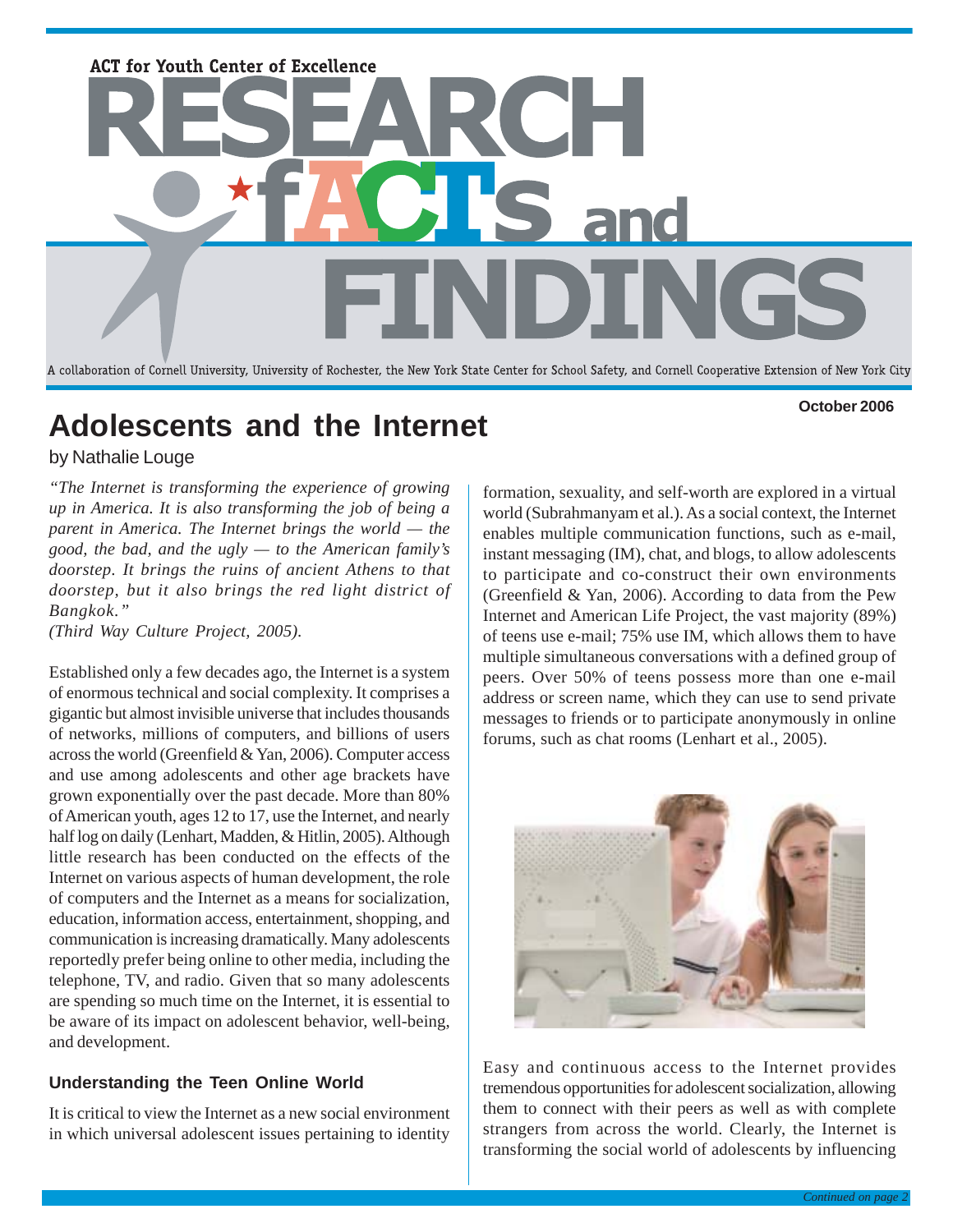how they communicate, establish and maintain relationships, and find social support. Therefore, it is essential to gain awareness of both the potential benefits and risks of teen Internet use, and provide strategies to guide safe and positive practice.

#### **Benefits of Teen Internet Use**

As a complex medium of communication, the Internet provides the possibility of small, intimate social environments geared towards faster or "instant" communication. At the same time, the networks can be very large offering global access to its users. This global network allows for American teens to connect with those in Botswana or any "wired" area in the world. This propels the development of youth leadership, communication, socialization, information, and learning to an international scale. For example, teens in Accra, Ghana use the Internet as a source of health information in order to gain the necessary information on both sexual and general health issues that they would probably not have access to in their own local environment (Cassell et al, 2006).

Some evidence suggests that Internet communication may be especially advantageous for shy, socially anxious, or marginalized youth, enabling them to practice social skills without the risks associated with face-to-face interactions (Heitner, 2002; McKenna, Green, & Gleason, 2002; Subrahmanyam et al., 2004). Additionally, online communication may encourage more truthful exchanges: many people report a greater willingness to share thoughts and feelings online than they would in person (Lenhart et al., 2001; McKenna & Bargh, 2000). This freedom from social pressures may help adolescents build more confidence in real social situations and can elicit a sense of connection to others, an important aspect in adolescent social development. On the other hand, this lack of "on the ground" interactions may pose risks for teens, especially those who are socially anxious.

### **Risk Factors of Teens Internet Use**

Although the Internet has consistent positive impacts on modern society, it has also caused various societal concerns about privacy, security, pornography, Internet crime, and virtual community (Greenfield

Research on American youth shows that the Internet serves as a powerful resource for information about socially sensitive topics such as sex and interpersonal relations (Suzuki & Calzo, 2004); it also serves as a communitybuilding tool providing information on civic engagement and political participation (Rainie & Horrigan, 2005). Studies have shown that through Internet communication, youth are given the opportunity to exercise leadership skills and become stakeholders in communities that they themselves have created. This encourages autonomy and identity construction free of



& Yan, 2006). Its easy accessibility poses greater risks and dangers for youth as compared to other forms of media. According to the National Altitudinal Poll, the number one media concern for parents has shifted from television to the Internet: 85% of parents reported that among all forms of media, the Internet posed the greatest risk to their children (Common Sense Media, 2006). Parental concerns are valid, especially considering that teens are essentially free to view and post whatever they choose and communicate with whomever they want.

norms and expectations. Despite fears of stalkers and inappropriate sites, parents are beginning to recognize the Internet as a powerful tool for both networking, and academic enhancement for their children. A recent study found that low-income youth who consistently used the Internet exhibited higher grade point averages over the course of time (Jackson et al., 2006) than less frequent users.

Hand in hand with this, the Internet has become a highly effective and profitable means of distributing sexually explicit material, as well as a sophisticated channel for compulsive sexual behavior, sex trafficking, and sex crimes (Galbreath & Berlin, 2002). According to a survey performed by the London School of Economics (2002), 90% of children between ages 8 and 16 have viewed pornography on the Internet. In most cases, the sex sites were accessed unintentionally when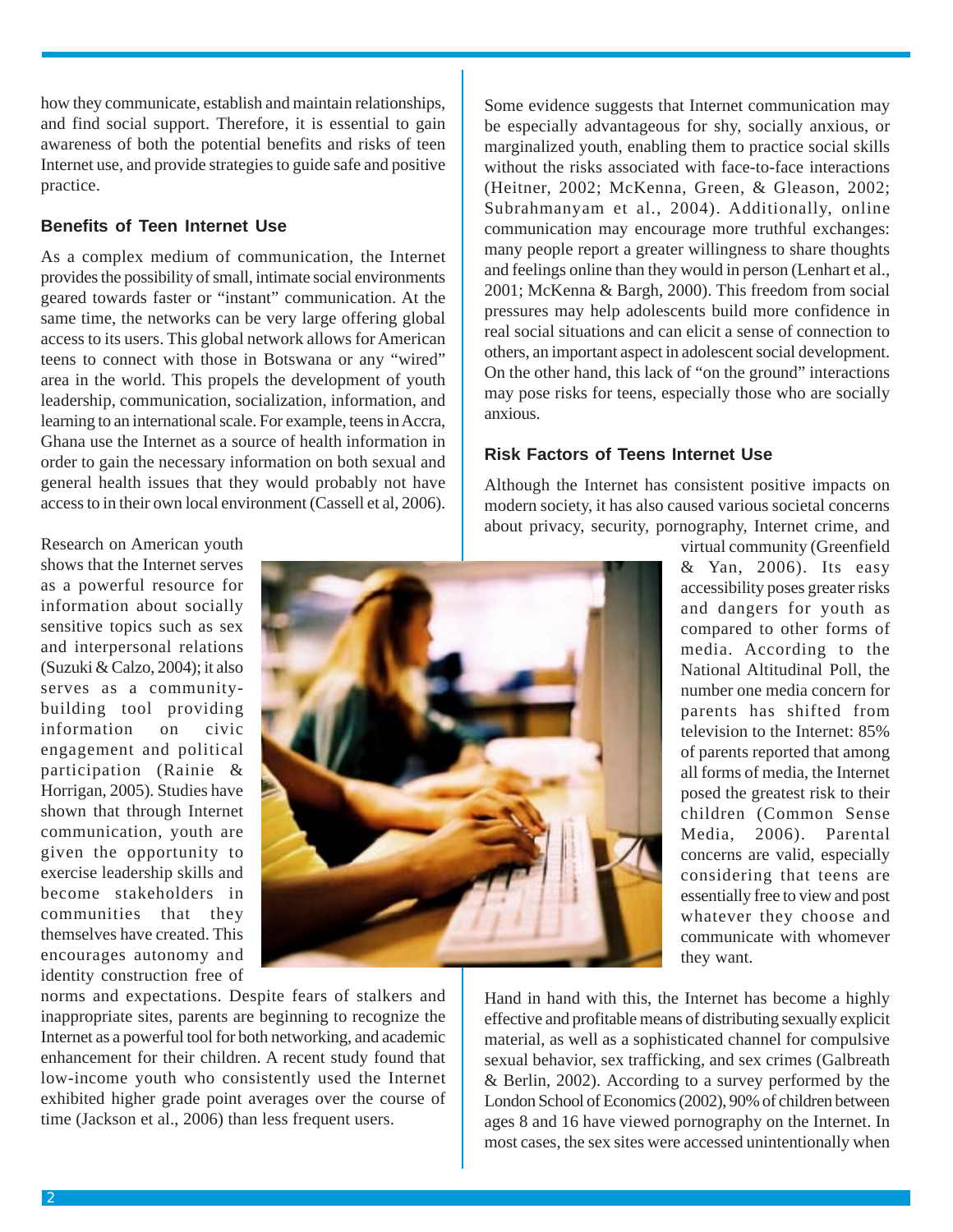a child, often in the process of doing homework, used an innocuous word to search for information or pictures. Such free access and exposure to this information by adolescents who have not yet developed a full maturity could pose negative impacts on adolescent development and could potentially manifest in their social interactions with peers, their sexual activity, and their emotional development (Subrahmanyam et al., 2006).

In addition, free and sometimes anonymous communication through chat rooms, blogs, and IM pose risks to teens. Recent studies have shown that adolescents form virtual communities to support unhealthy behavior including self-injury and eating disorders (Whitlock et al, 2006). Analysis of chat conversations suggests that chat participants often resort to the age/sex/location chat code to share identity information. A nationwide poll showed that half of teens ages 13-18 often communicate through the Internet with someone they have not met in person; one-third have talked about potentially meeting someone face-to-face whom they have only met through the Internet (Polly Klaas Foundation, 2006). Further, almost 12.5% discovered that someone they were communicating with online was an adult pretending to be much younger. Fake identities are easy to produce and to sell on the Internet. Teens will often create personal pages where they can make up or post their real identities, personal profiles, and pictures on websites such as Myspace and the Facebook. This poses a safety risk since it is difficult to discern someone's "real" identity over the Internet. In addition, a national poll revealed that 54% of girls reported they could be online without their parents' knowledge and have been involved in some sort of cyber relationship (Girl Scout Research Institute, 2002). As long as this online culture grows in popularity and socializing continues to be a priority for teens, safety will be an issue.

Moreover, creating fake identities deters from "real life" social situations as it allows for individuals to create any image of themselves with little or no social repercussions. Thus, although the Internet may serve as a catalyst for communication and may increase social competence of socially anxious teens, it may also encourage fake identities and a false image of real life situations. These socially anxious teens may have a tendency to resort to computer communication as a substitute for real life interactions (Subrahmanyam et al., 2006).

#### **STRATEGIES: Guidance for Positive Internet Use**

As technology continues to expand access to the Internet, use among teens is inevitable. Consequently, rather than focussing on censorship of teen use; we must look for strategies to encourage safer and more positive operation of this complex system. Some potential strategies include:

- A federal law, The Children's Online Privacy Protection Act (COPPA) requires websites to explain their privacy policies on the site and obtain parental consent before collecting or using a minor's personal information, such as a name, address, phone number, or social security number. The law also prohibits a site from requiring youth to provide more personal information than necessary to play a game or contest. For more information: *www.fcc.gov/cgb/ consumerfacts/cipa.html*.
- Parents and educators can place Internet filters that inhibit access to inappropriate sites such as pornographic sites. Adolescents' access to sexual and reproductive health information is minimally affected by pornography-blocking software. For example, only 5% of online health information was filtered out by pornography-blocking software when installed at moderate settings while blocking 90% of pornographic content. For more information: *www.wiredsafety.org*.
- Many sites use "cookies," devices that track specific information about the user, such as name, email address, and shopping preferences. Cookies can be disabled. Ask your Internet service provider for more information. For more information: *www.internet-filters.net*.
- Parents and educators can educate themselves about the Internet. For more information: *www.commonsense.com*.
- Parents should not be afraid to monitor their teen's use of the Internet. Tracking programs can be purchased to access previously visited sites.
- $\blacklozenge$  Keep the computer in a common area, not in individual bedrooms, where you can watch and monitor your teen.
- Parents should become involved in their teens Internet life. Perhaps acquire a screen name and chat with their teen online. This will allow parents to be on the same page as their teens.
- A number of schools have incorporated media literacy into their curriculum in order to educate kids about the risks and benefits of Internet use. These programs will often show kids how to identify deceiving information and to never fully trust any non-accredited website. For more information:

*www.protectkids.com/dangers/stats.htm#youth*.